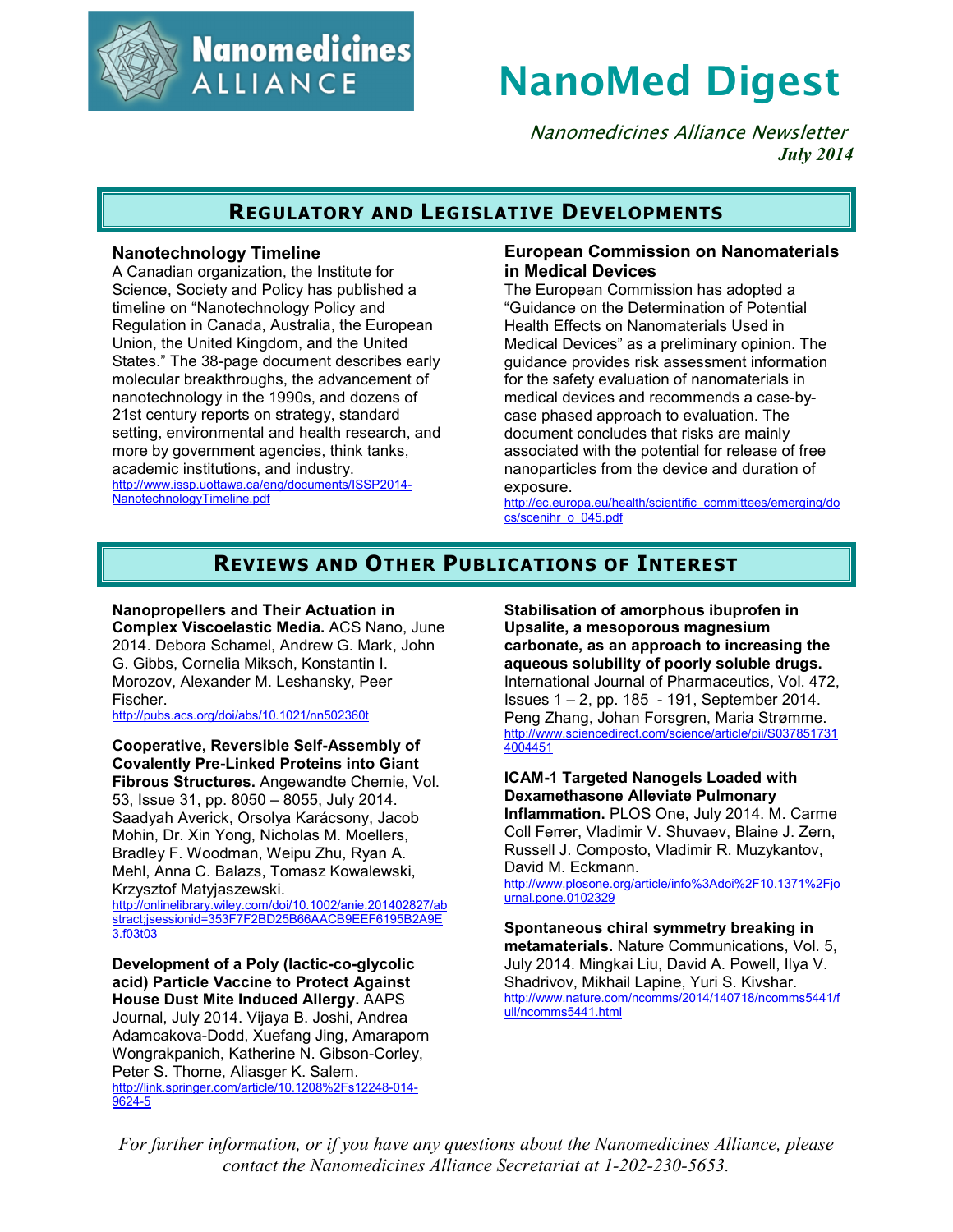**Acceleration of Tissue Plasminogen Activator-Mediated Thrombolysis by Magnetically Powered Nanomotors.** ACS Nano, July 2014. Rui Cheng, Weijie Huang, Lijie Huang, Bo Yang, Leidong Mao, Kunlin Jin, Qichuan ZhuGe, Yiping Zhao. http://pubs.acs.org/doi/abs/10.1021/nn5029955

## **Novel Theranostic DNA Nanoscaffolds for the Simultaneous Detection and Killing of Escherichia coli and Staphylococcus aureus.** ACS Applied Materials and Interfaces, June 2014. Magdiel I. Setyawati, Rajaletchumy Veloo

Kutty, Chor Yong Tay, Xun Yuan, Jianping Xie, David T. Leong. http://pubs.acs.org/doi/abs/10.1021/am502591c

## **Spatial control of membrane receptor**

**function using ligand nanocalipers.** Nature Methods, Vol. 11, pp. 841 – 846, July 2014. Alan Shaw, Vanessa Lundin, Ekaterina Petrova, Ferenc Fördős, Erik Benson, Abdullah Al-Amin, Anna Herland, Andries Blokzijl, Björn Högberg, Ana I Teixeira.

http://www.nature.com/nmeth/journal/v11/n8/full/nmeth.3025. html

## **Non-invasive multimodal functional imaging of the intestine with frozen micellar**

**naphthalocyanines.** Nature Nanotechnology, Vol. 9, pp. 631 – 638, July 2014. Yumiao Zhang, Mansik Jeon, Laurie J. Rich, Hao Hong, Jumin Geng, Yin Zhang, Sixiang Shi, Todd E. Barnhart, Paschalis Alexandridis, Jan D. Huizinga, Mukund Seshadri, Weibo Cai, Chulhong Kim, Jonathan F. Lovell.

http://www.nature.com/nnano/journal/v9/n8/full/nnano.2014.1 30.html

## **Improved Stability and Half-Life of Fluorinated Phosphotriesterase Using**

**Rosetta.** ChemBioChem, July 2014. Ching-Yao Yang, P. Douglas Renfrew, Andrew J. Olsen, Michelle Zhang, Carlo Yuvienco, Richard Bonneau, Jin Kim Montclare.

http://onlinelibrary.wiley.com/doi/10.1002/cbic.201402062/ab stract?systemMessage=Wiley+Online+Library+will+be+disru pted+9th+Aug+from+10- 2+BST+for+essential+maintenance.+Pay+Per+View+will+be

+unavailable+from+10-6+BST.

## **High-speed coherent Raman fingerprint imaging of biological tissues.** Nature

Photonics, Vol. 8, pp. 627 – 634, July 2014. Charles H. Camp Jr, Young Jong Lee, John M. Heddleston, Christopher M. Hartshorn, Angela R. Hight Walker, Jeremy N. Rich, Justin D. Lathia, Marcus T. Cicerone.

http://www.nature.com/nphoton/journal/v8/n8/full/nphoton.20 14.145.html

**Platelet bioreactor-on-a-chip.** Blood, July 2014. Jonathan N. Thon, Linas Mazutis, Stephen Wu, Joanna L. Sylman, Allen Ehrlicher, Kellie R. Machlus, Qiang Feng, Shijiang Lu, Robert Lanza, Keith B. Neeves, David A. Weitz, Joseph E. Italiano Jr.

http://www.bloodjournal.org/content/early/2014/07/18/blood-2014-05-574913?sso-checked=1

## **The quantitative architecture of centromeric**

**chromatin.** eLife, July 2014. Dani L Bodor, João F Mata, Mikhail Sergeev, Ana Filipa David, Kevan J Salimian, Tanya Panchenko, Don W Cleveland, Ben E Black, Jagesh V Shah, Lars ET Jansen.

http://elifesciences.org/content/3/e02137#sthash.GmHY8EF X.dpuf

## **Single-cell genome-wide bisulfite sequencing for assessing epigenetic**

**heterogeneity.** Nature Methods, Vol. 11, pp. 817 – 820, July 2014. Sébastien A Smallwood, Heather J Lee, Christof Angermueller, Felix Krueger, Heba Saadeh, Julian Peat, Simon R Andrews, Oliver Stegle, Wolf Reik, Gavin Kelsey.

http://www.nature.com/nmeth/journal/v11/n8/full/nmeth.3035. html

## **Membrane Deformation by Neolectins with Engineered Glycolipid Binding Sites.**

Angewandte Chemie, July 2014. Julie Arnaud, Kevin Tröndle, Julie Claudinon, Aymeric Audfray, Annabelle Varrot, Winfried Römer, Anne Imberty.

http://onlinelibrary.wiley.com/doi/10.1002/ange.201404568/a bstract?systemMessage=Wiley+Online+Library+will+be+disr upted+9th+Aug+from+10- 2+BST+for+essential+maintenance.+Pay+Per+View+will+be

+unavailable+from+10-6+BST.

## **BuD, a helix-loop-helix DNA-binding domain for genome modification.** Acta

Crystallographica, Section D: Biological Crystallography, Vol. 70, Part 7, July 2014. S. Stella, R. Molina, B. López-Méndez, A. Juillerat, C. Bertonati, F. Daboussi, R. Campos-Olivas, P. Duchateau, G. Montoya. http://scripts.iucr.org/cgi-bin/paper?S1399004714011183

**Measurement Techniques for Respiratory Tract Deposition of Airborne Nanoparticles: A Critical Review.** Journal of Aerosol Medicine and Pulmonary Drug Delivery, Vol. 27, No. 4, pp. 229 - 254, 2014. Jakob Löndahl, Winfried Möller, Joakim H. Pagels, Wolfgang G. Kreyling, Erik Swietlicki, Otmar Schmid. http://online.liebertpub.com/doi/abs/10.1089/jamp.2013.1044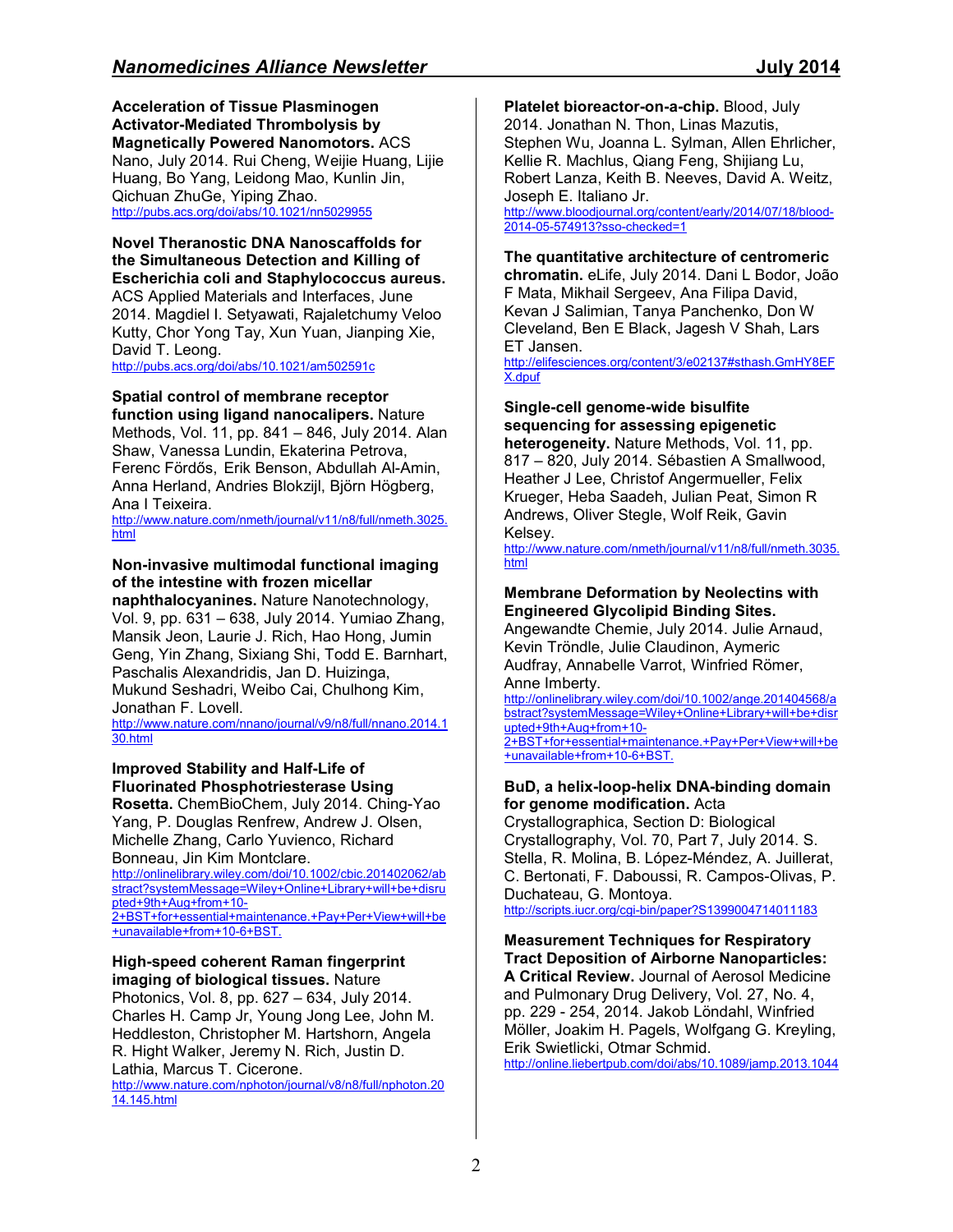## **CONFERENCES AND WORKSHOPS**

## **NANOSMAT Conference, September 8 – 11,**

**2014, Dublin, Ireland**  Drug delivery **Diagnostics** Imaging **Biosensors Biomarkers Biomaterials** http://www.nanosmat-conference.com/default.asp

#### **Nano Measure 2014, September 16 – 17, 2014, Beijing, China**

Films and membranes Nanomechanical properties **Biomaterials** Single-molecule characterization http://www.nano-measure.com/

#### **Physical Chemistry of Functionalized Biomedical Nanoparticles, September 17 – 19, 2014, Bristol, UK**

Magnetic nanoparticles In vivo targeting http://www.rsc.org/conferencesandevents/rscconferences/fd/ fd175/index.asp?utm\_content=chemistryconf&utm\_source=non-rscwebsite&utm\_medium=link&utm\_campaign=mkt-eet-fd175

# **ETP Nanomedicines Annual Event 2014,**

**October 15 – 16, 2014, San Sebastian, Spain**  Nanomedicine developments Diagnostics & imaging **Nanotherapeutics** Regenerative medicine Clinical interface Toxicology & Characterization http://www.etp-nanomedicine.eu/public/newsevents/events/etp-nanomedicine-annual-event-2014-1/etpnannual-event-2014-programme

**Trends in Nanotechnology International Conference, October 27 – 31, 2014, Barcelona, Spain**  Nanofabrication tools Nanoscale integration Toxicity Regulation Nanobiotechnology http://www.tntconf.org/2014/topics.php?conf=14

**Proteins and Nanoparticles @ Membranes 2014, 19 – 22 October, 2014, Julich, Germany Nanoparticles** Biological systems

http://www.fz-juelich.de/ics/ics-2/EN/Leistungen/ConferencesAndWorkshops/Particles@Me mbranes/\_node.html

#### **Nanoinformatics for Environmental Health and Biomedicine, 2 – 5 November 2014, Belfast, UK**

Data management Nanomaterial characterization Computing applications for nanomedicine http://nanoinfo2014.weebly.com/

## **NanoCon 2014, 5 – 7 November, Brno, Czech Republic**

Tissue engineering Biochemical applications Nano-implants Anti-tumor therapy http://www.nanocon.eu/en/topics/

### **1st European Conference on Pharmaceutics: Drug Delivery Targeting** Liposomes and nanoparticles

http://www.apgi.org/Reims2015.htm

# **REFERENCE SECTION**

## **Nanobio- and Nanomedicine Companies**

Listed alphabetically: http://www.nanowerk.com/nanotechnology/nanomaterial/nan obiomedicine\_a.php

## **Nano Organizations**

National Center for Toxicological Research (NCTR): http://www.fda.gov/AboutFDA/CentersOffices/NCTR/default. htm

National Nanotechnology Initiative (NNI): http://www.nano.gov/

Nano Science and Technology Consortium (NSTC): http://www.nstc.in/

Nano Science and Technology Institute (NSTI): http://www.nsti.org/

The Nanotechnology Institute (NTI): http://nanotechinstitute.org/